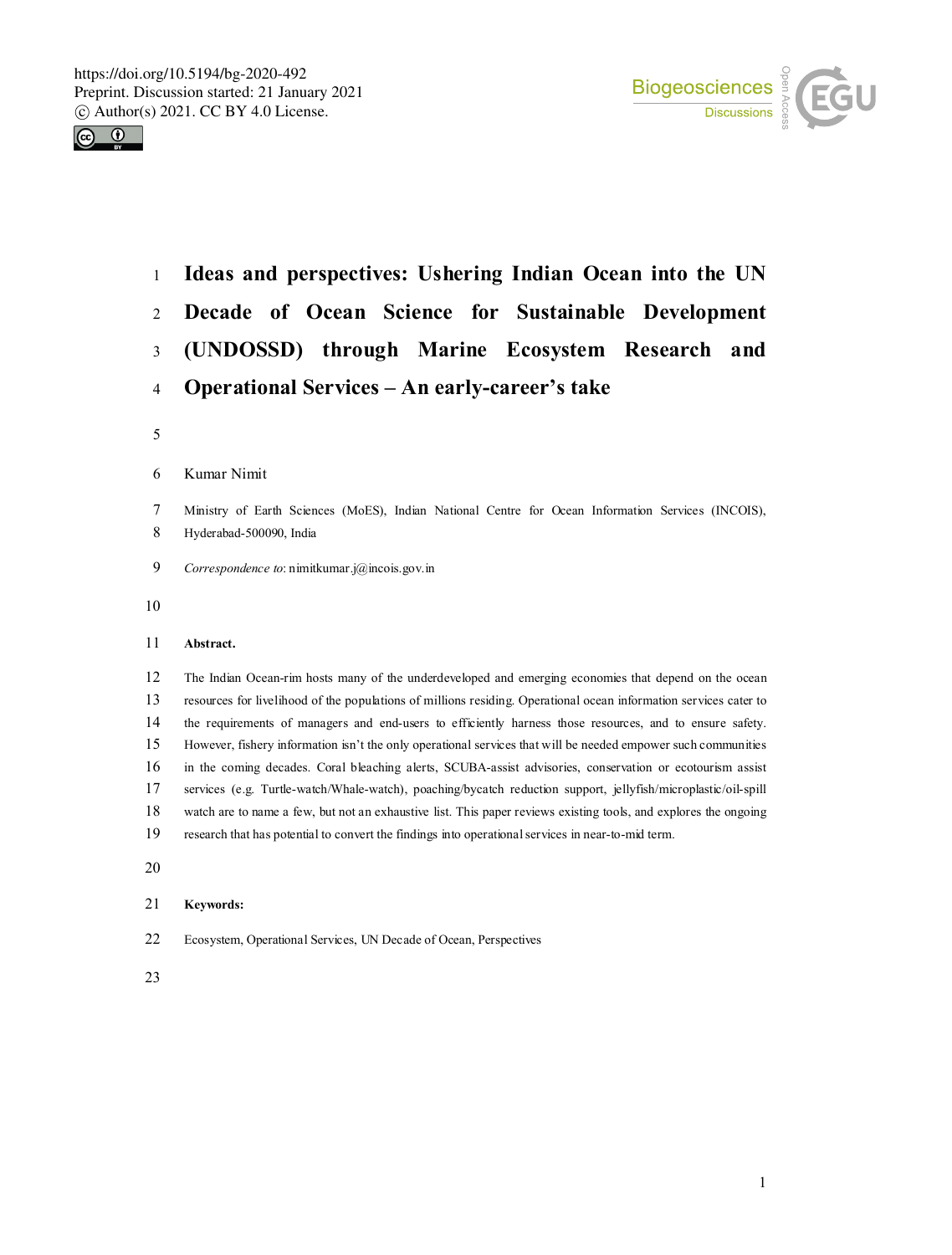



#### **1. Introduction**

 About a third of the world population reside in the Indian Ocean (IO)-rim countries. This is projected to increase and may reach to 50% of global population by year 2050 (Doyle, 2018). Their lives and livelihoods are inherently intervened with the IO and its dynamics. These countries have very diverse cultures and philosophies. Their financial capabilities vary widely and so are their aspirations and world-views. The IO-rim (IOR) countries thus present a confluence of ideologies to a manager, with their vivid and vibrant demographics that have very different challenges and opportunities. Majority of the IOR countries have either expansive of stationary population pyramid profile, with limited land resources. Their nutritional and employment needs will have more reliance on the IO in coming decades. Marine ecosystems are promising source for the nourishment of populations and at the same time, are under serious threats than ever before. As more people are brought up from the poverty, consumerism is poised to extend to larger part of the population, which will create concerns for the health of the adjoining ocean ecosystems.

 The IO is one of the relatively poorly studied oceans of the world. It is thus important to ensure that the resources in this unique, land-locked from the north ocean, are harnessed in harmony with the sustainability and with the equal opportunities. For the successful planning and execution, it is imperative for the resource managers to have community participation (Martini et al., 2017). It is especially important for the IOR countries to chart right path at the eve of the United Nations Decade of Ocean Science for Sustainable Development (UNDOSSD, 2021-2030). Advancement of geosciences in last century has provided us many tools to cope with the changing environment and associated challenges. The same role for the twenty first century is shifting to operational oceanography. Robust combination of observations and modelling, artificial intelligence, effective tools of interpretation and user-friendly dissemination of information can change millions of lives depending on the oceans. This paper hypothesize that the best possible approach to win the community attention (and to invoke the responsible ownership of the resources) is to engage the communities with the operational ecosystem related services. Further, this paper explores the regional needs and solutions based on presently available data and technologies.

## **2. Marine Ecosystem Research and operational Services (MERS)**

 The marine ecosystem related operational ocean information and forecasts services (or products as a service) can be grouped into three major categories based on their prime objectives. First type of services is related to the resource management, conservation and support to livelihood. Second type comprises of service that deal will threats to the ecosystem. The third group is of solutions for community engagement and dissemination.

 Under the decadal initiative the UN Sustainable Development Goal (SDG)-14 (Life below water) will receive significant attention, which heavily relies on the remote sensing data in general and in particular, Ocean Color (OC) observations. In late 90's, the OC science achieved operational status (after a decade long hiatus post- CZCS era) due to adequate satellite coverage. Since then researchers have made extensive use of these data despite often encountering spatial (clouds and sun-glint), temporal (daily once, daytime only coverage) or spectral (fixed, limited bands) limitations. The applications range wide from fisheries and aquaculture to Harmful Algal Bloom (HAB) monitoring to estimating productivity and carbon budgeting (Wilson, C., 2011).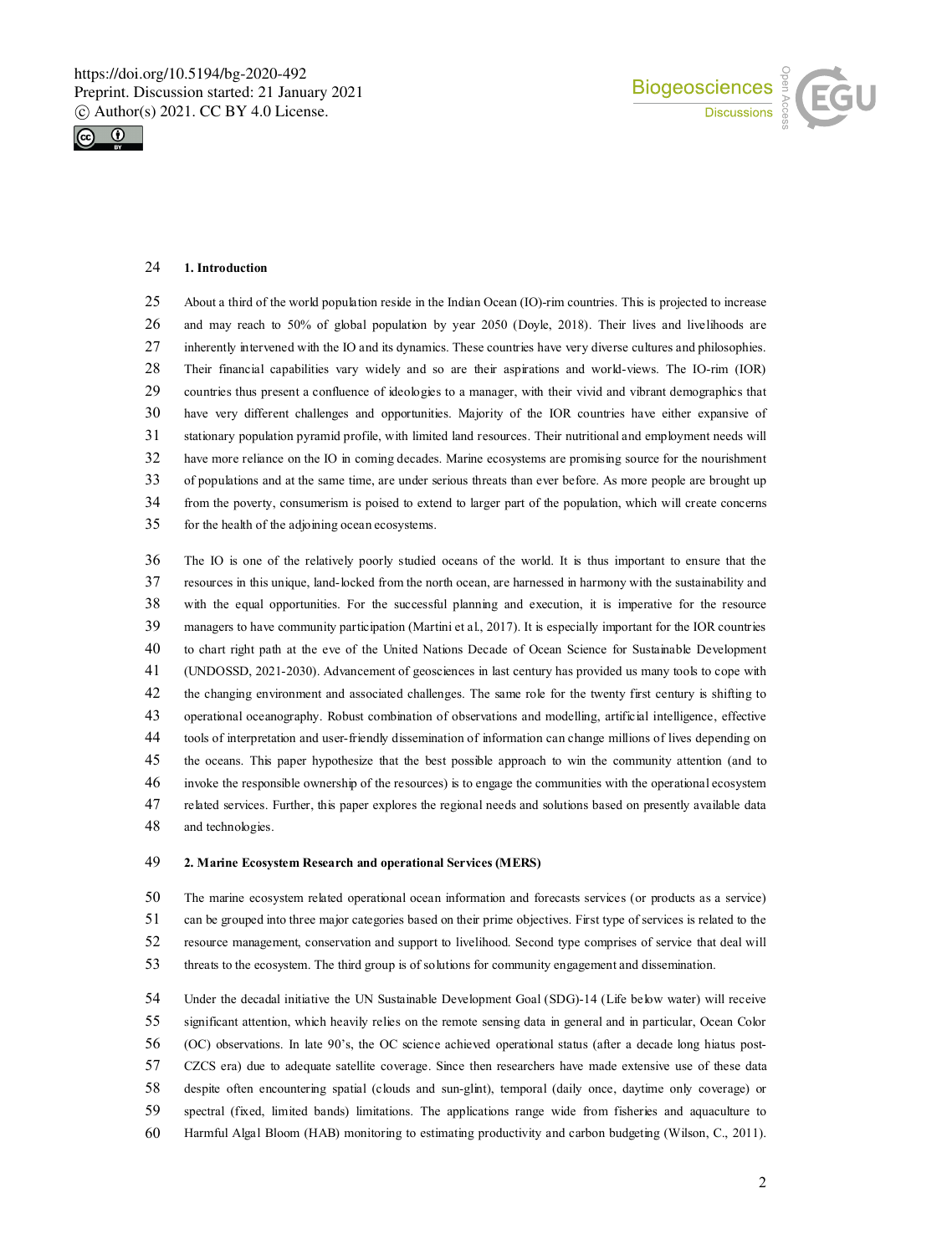



 However, there are limitations with regard to predictability of the base of the food pyramid itself. There are global products for primary production such as VGPM (Vertically Generalized Productivity Model) that are developed with relatively low observations of the P-I (Photosynthesis-Irradiance) parameters from the IO. It is thus very much important for the IOR countries to have a regional Primary Productivity (PP) model for

operational applications. This could be taken up as a priority during the UNDOSSD.

 This decade is chiefly important due to the planned launch of operational hyperspectral mission such as PACE (Plankton, Aerosol, Cloud, ocean Ecosystem) by NASA in the early 2020's. A hyperspectral sensor scans oceans with high-resolution of as much as 1nm wavelength for whole the visible spectrum, that enables the researchers to begin a new era in the OC sciences due to its potential of developing a plethora of applications. This includes but does not limit to better resolving phytoplankton functional types, fishery resource management and ecosystem health monitoring. The latter is more important especially for the second type of services and is discussed in detail in subsequent section.

 At the same time, the temporal limitations seem to be negated through various approaches such as using the Day-Night Band (DNB) data or OC data from the geostationary orbit such as GOCI (Geostationary Ocean Color Imager) (Miller et al., 2013; Ruddick et al., 2014). When OC science follows the footsteps of other satellite types, we may also have a "swarm" of nano-satellites or cubesats – further improving temporal and up to some extent, spatial coverage as well. Placement of HICO (Hyperspectral Imager for Coastal Ocean) on International Space Station (ISS) reminds us that the OC science may not limit to satellite remote sensing in coming decades (Huemmrich et al., 2017). Validations, sampling protocols (SOPs), inter-comparison exercises and training for 80 all of these will be needed. Modelers are putting efforts to assimilate data products into numerical models or, making use of surface information for better resolving subsurface characteristics. Others strive for carbon, or heat-budgeting. With more than two decade of uninterrupted observations, (applying the rule of thumb of minimum 30 years time-series) we are a few years away of making use of OC data for climate applications.

84 There are some proven (e.g. telemetry) and emerging (e.g. eDNA) tools that can help researchers for the services related to higher trophic levels (Costa et al., 2010; Stat et al., 2017). These tools are very useful in providing vital information habitat utilization, migration, environmental preferences and presence-absence analysis. The research can then support to the operational services that cater to sustainable resource management, prevention of bycatch or help reduce accidental mortality. National Oceanic and Atmospheric 89 Administration (NOAA)'s TurtleWatch is the best suited example for majority of the IO countries (Howell et al., 2015). Other species for which such products are very much needed in the operational mode are Cetaceans, Sharks and marine mammals.

 The operational services that can predict the movement and presence of these animals are required for conservation authorities who can then effectively design protected areas, do better marine spatial planning or monitor potential hotspots for poaching or IUU (Illegal, Unreported and Unregulated) fishing. Additionally these can also support the ecotourism (e.g. WhaleWatch) as an alternate livelihood for the fishermen that face capture fishery as less lucrative occupation. Ecotourism needs support from operational services monitoring mangroves and corals as well. Innovative ideas that put together existing observations and forecasts (e.g. water clarity, currents and wave-height, coral health i.e. no-bleaching/stress alert), and generate novel products (e.g.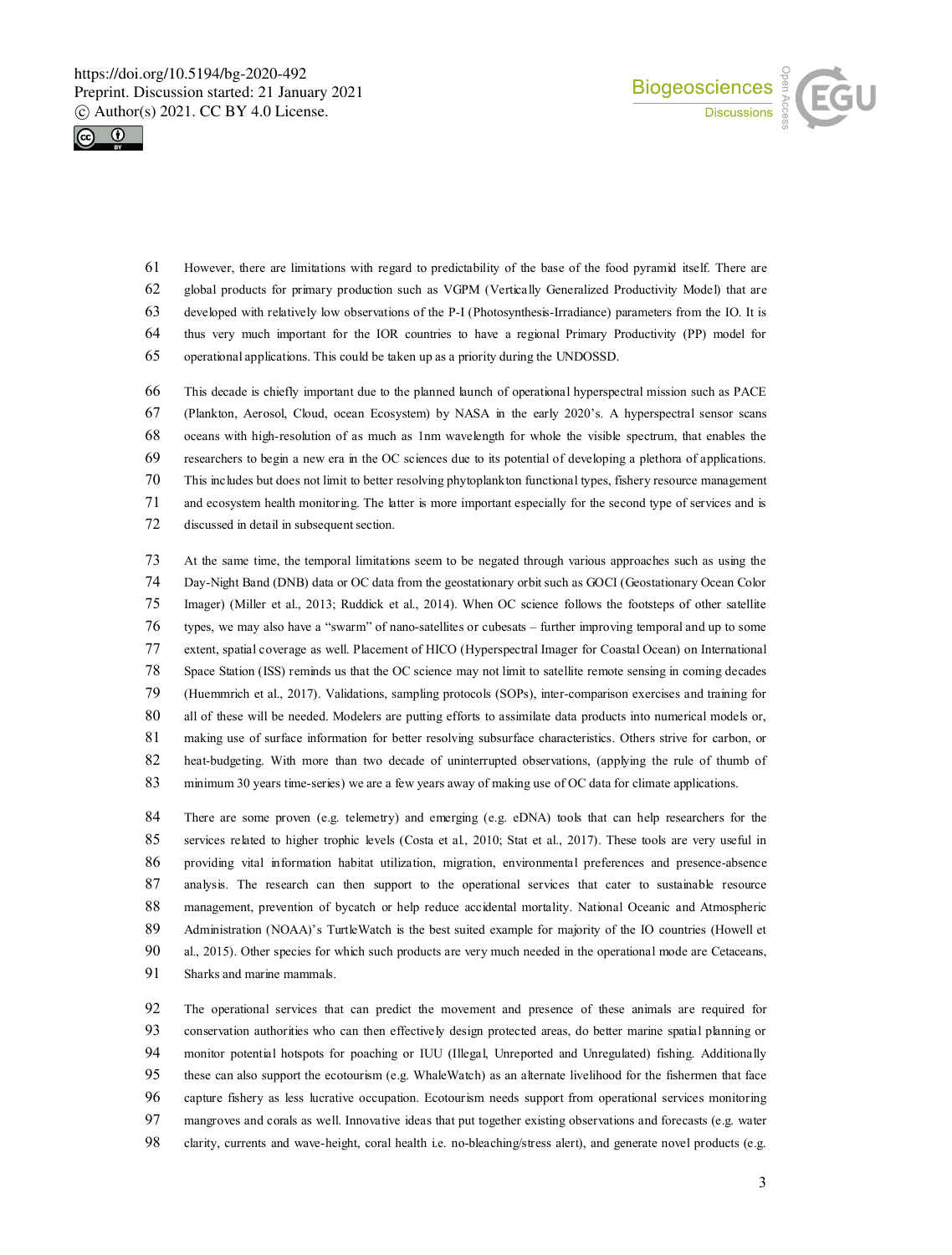



 SCUBA-buddy advisories), will support dive operators in the many of the IOR-countries, especially to the SIDS (Small Island Developing States). Mariculture (open ocean cage culture) is emerging as another area of livelihood as an alternate to the capture fishery and is poised to be more feasible at wider areas with newer

designs of submerged cages (Korsøen et al., 2012).

 Acoustics is another such tool that can support development of operational services for various stakeholders. Acoustic telemetry is useful for the species to which satellite telemetry isn't suitable due to various reasons (Crossin et al., 2017). Whereas, the field of bioacoustics has been furthered into many sub-branches. The estimation of zooplankton biomass with the help of acoustic backscatter isn't only limited to moored buoys and these techniques have transcended to AUVs (Autonomous Underwater Vehicles), aptly called as zooglider (Ohman et al., 2019). Such surveys are vital for zooplankton and ichthyoplankton distribution monitoring, and for ecosystem models that would connect the regional PP products to the higher trophic levels. Bioacoustics is also used in terms of monitoring the marine animals' movements by listening to the underwater sounds, often through Passive Acoustic Monitoring (PAM), which would be one of the less intrusive ways of study (Brwoning et al., 2017). Human activities can be nuisance to the marine environment in many ways and sound is one of the ways (Williams et al., 2015). Future operational services will need to account for developing ways to monitor 114 the oceanic soundscape.

 Another common anthropogenic impact to the marine ecosystems is transport and introduction of alien (non- native) species through the ballast water. These species when lack natural predators, are often turn out to be invasive species and throw off the local ecological equilibrium (Bailey S.A., 2015). Oil spill is yet another source of pollution from the ships. These can be addressed up to certain extent by monitoring vessel AIS (Automatic Identification System) data and applying artificial intelligence-machine learning (AI-ML) tools to identify the ship behavioural patterns prior to such discharges; and then use it as predictive model (Soares et al., 2019).

 Plastic adversely impact the marine environment in multiple ways. The known pathways include ghost fishing (entanglement), ingestion, bioaccumulation and allied effects, as well as transport of alien species and 124 pollutants. Among the top-20 countries globally with inadequately managed plastic as a source to the ocean, half are the IO-rim countries. All of the Bay of Bengal (BoB) peripheral countries face the issue of land-plastic management (Jambeck et al., 2015). Thus, the BoB needs to be prime focus to monitor the oceanic and beach debris in the operational mode, with the help of latest remote sensing techniques (Martínez-Vicente et al., 2019).

 On the other hand, mass sink of jellyfish swarming have been reported the Arabian Sea (AS) (Billet et al., 2006). Jellyfish swarms are known to be disruptive to fisheries, and to cooling water intake facilities of coastal industries with causes little known, and thus calls for development of predictive capabilities. The AS also witness large scale blooms of *Noctiluca scintillans* and research in recent years may provide the foundation for the bloom forecasting (Xiang et al., 2019). Crashing of jellyfish swarms or algal blooms have implications to the deep sea ecology, particularly in the regions such as the AS which has prominent oxygen minimum zone (OMZ). The stratified waters such as of the northern IO basins have implications for large pelagic which may face additional fishing pressure with the expansion of the OMZs due to shrink of the habitat (Nimit et al., 2020).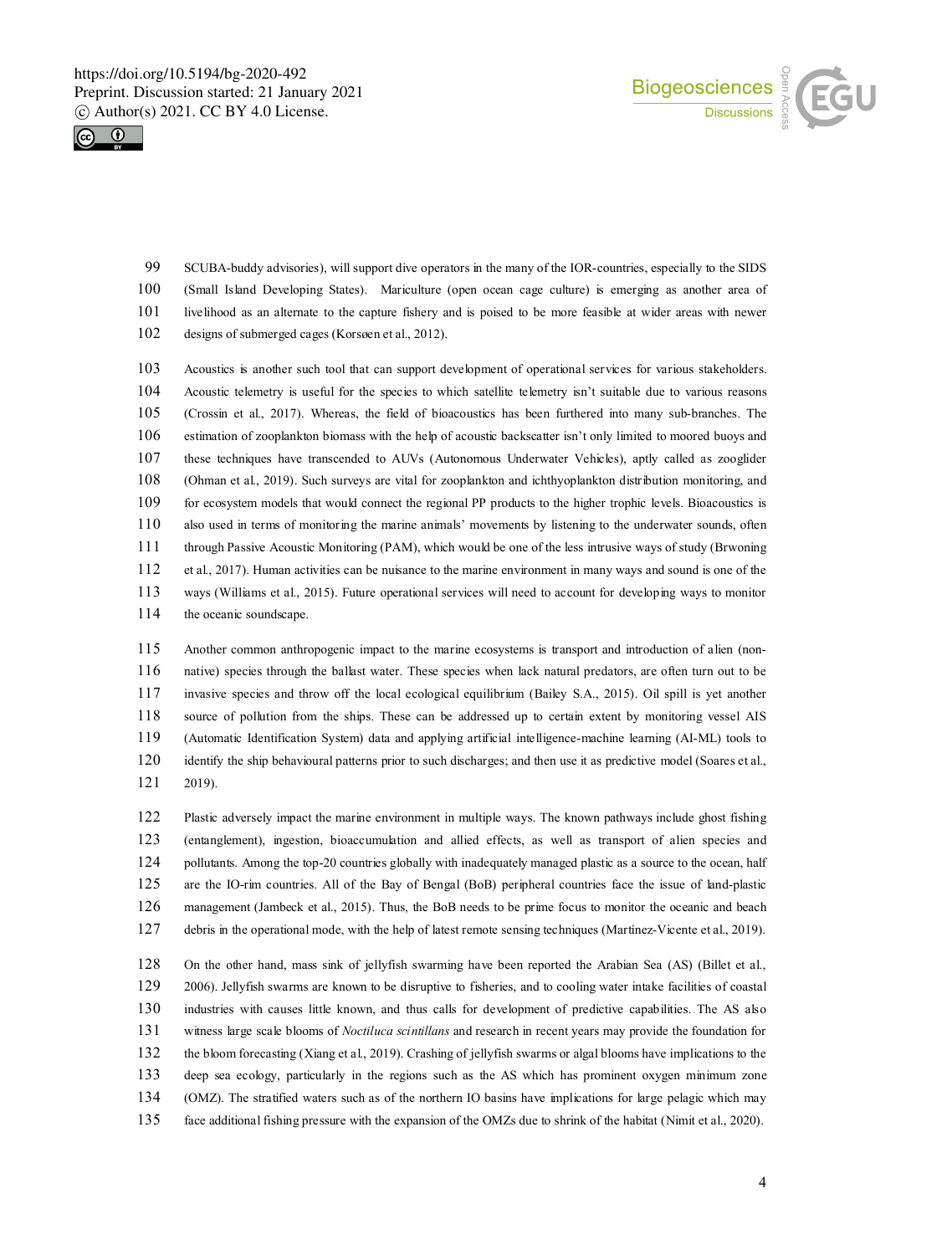



 While it is important to have robust observations and modelling capabilities in order to generate operational 137 services and products, it is equally important to have effective dissemination. Presently, the IOR countries rely on information dissemination through conventional modes which are almost entirely land-based. This results in episodes such as cyclone Ockhi wherein lack of timely alerts cost many lives (Roshan M, 2018). Dissemination of operational services onboard has benefits during fair weather as well in terms of fuel saving. Due to limitation of cellular signal support at sea, it is imperative that a full-fledge dissemination system should be supported through satellite communication (Singh et al., 2016). Such dissemination systems are to be provided along with feedback mechanism so to validate the services in real or near-real time. The feedbacks also open new avenues of data collection. Crowdsourcing of data gathering could play an essential role in making seafarers eyes and 145 ears of the scientists (Kelly et al., 2020).

### **Acknowledgements**

The author acknowledges support from Director, INCOIS. This is INCOIS contribution no. XYZ.

## **References**

- Timothy Doyle: Blue Economy and the Indian Ocean Rim, *Journal of the Indian Ocean Region*, 14:1, 1-6, DOI: 10.1080/19480881.2018.1421450, 2018.
- Martini, U., Buffa, F., & Notaro, S.: Community participation, natural resource management and the creation of
- innovative tourism products: Evidence from Italian networks of reserves in the Alps. *Sustainability*, *9*(12), 2314. DOI: 10.3390/su9122314, 2017.
- Wilson, C.: The rocky road from research to operations for satellite ocean-colour data in fishery management. *ICES Journal of Marine Science*, 68(4), 677-686, DOI: 10.1093/icesjms/fsq168, 2011.
- Behrenfeld, M. J., & Falkowski, P. G.: Photosynthetic rates derived from satellite‐based chlorophyll concentration. *Limnology and oceanography*, 42(1), 1-20. DOI: 10.4319/lo.1997.42.1.0001, 1997.
- Miller, S. D., Straka, W., Mills, S. P., Elvidge, C. D., Lee, T. F., Solbrig, J., Walther, A., Heidinger, A.K. & Weiss, S. C.:. Illuminating the capabilities of the suomi national polar-orbiting partnership (NPP) visible infrared imaging radiometer suite (VIIRS) day/night band. *Remote Sensing*, *5*(12), 6717-6766. DOI:
- 10.3390/rs5126717, 2013.
- Ruddick, K., Neukermans, G., Vanhellemont, Q., & Jolivet, D.: Challenges and opportunities for geostationary ocean colour remote sensing of regional seas: A review of recent results. *Remote Sensing of Environment*, *146*, 63-76. DOI: 10.1016/j.rse.2013.07.039, 2014.
- Huemmrich, K. F., Campbell, P. K. E., Gao, B. C., Flanagan, L. B., & Goulden, M.: ISS as a platform for optical remote sensing of ecosystem carbon fluxes: a case study using HICO. *IEEE Journal of Selected Topics*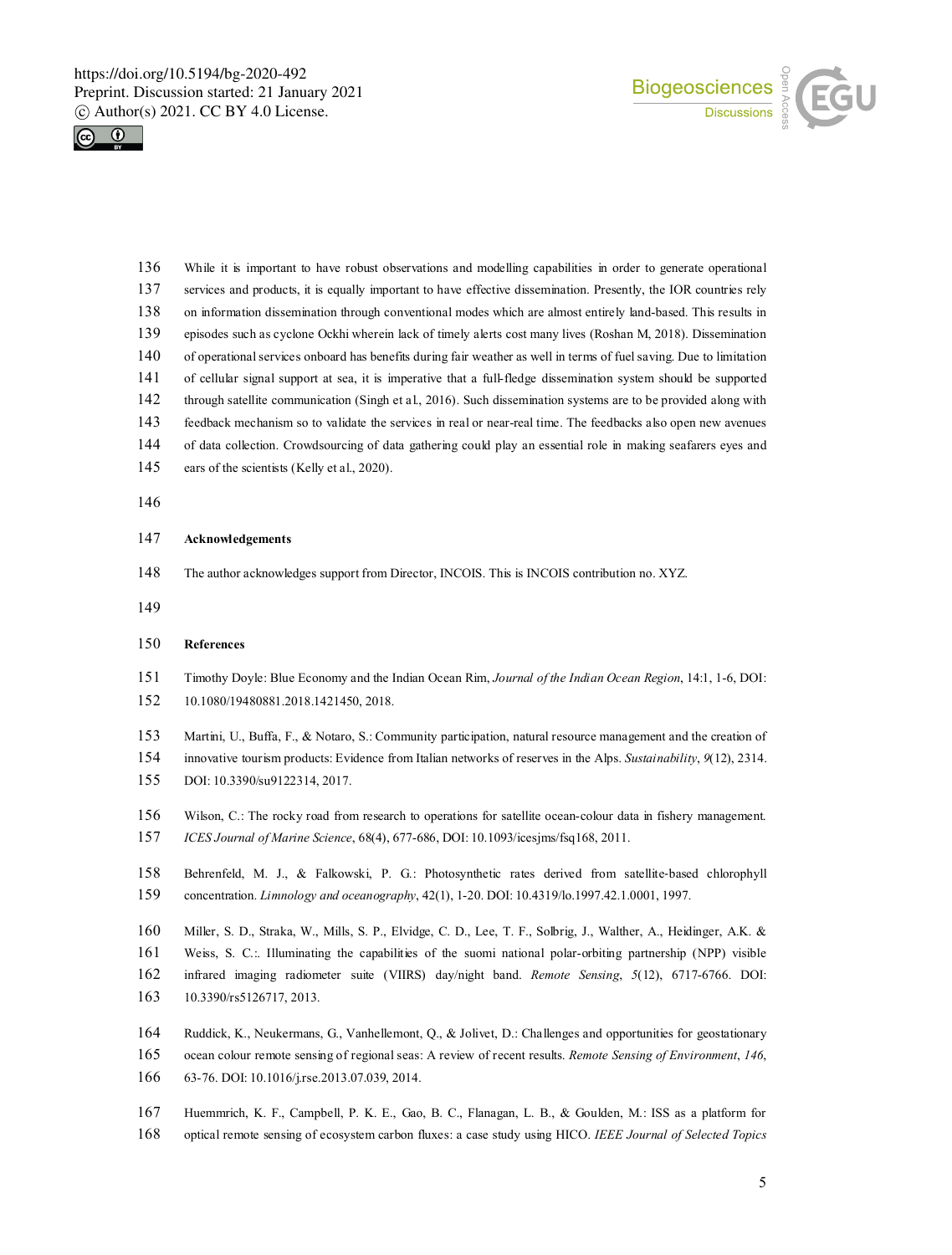



- *in Applied Earth Observations and Remote Sensing*, *10*(10), 4360-4375. DOI: 10.1109/JSTARS.2017.2725825, 2017.
- Costa, D. P., Block, B. A., Bograd, S., Fedak, M. A., & Gunn, J. S.: TOPP as a marine life observatory: using
- electronic tags to monitor the movements, behaviour and habitats of marine vertebrates. *Proc. OceanObs*, 9, 21-
- 25, 2010.
- Stat, M., Huggett, M. J., Bernasconi, R., DiBattista, J. D., Berry, T. E., Newman, S. J., Harvey, E.S. & Bunce,
- M.: Ecosystem biomonitoring with eDNA: metabarcoding across the tree of life in a tropical marine
- environment. *Scientific Reports*, *7*(1), 1-11. DOI: 10.1038/s41598-017-12501-5, 2017.
- Howell, E. A., Hoover, A., Benson, S. R., Bailey, H., Polovina, J. J., Seminoff, J. A., & Dutton, P. H.:
- 178 Enhancing the TurtleWatch product for leatherback sea turtles, a dynamic habitat model for ecosystem-based
- management. *Fisheries Oceanography*, *24*(1), 57-68. DOI: 10.1111/fog.12092, 2015.
- Korsøen, Ø. J., Fosseidengen, J. E., Kristiansen, T. S., Oppedal, F., Bui, S., & Dempster, T.: Atlantic salmon
- (Salmo salar L.) in a submerged sea-cage adapt rapidly to re-fill their swim bladders in an underwater air filled
- dome. *Aquacultural engineering*, *51*, 1-6. DOI: 10.1016/j.aquaeng.2012.04.001, 2012.
- Crossin, G. T., Heupel, M. R., Holbrook, C. M., Hussey, N. E., Lowerre‐Barbieri, S. K., Nguyen, V. M., Raby,
- G.D. & Cooke, S. J. Acoustic telemetry and fisheries management. *Ecological Applications*, *27*(4), 1031-1049. DOI: 10.1002/eap.1533, 2017.
- Ohman, M. D., Davis, R. E., Sherman, J. T., Grindley, K. R., Whitmore, B. M., Nickels, C. F., & Ellen, J. S.: Zooglider: an autonomous vehicle for optical and acoustic sensing of zooplankton. *Limnology and Oceanography: Methods*, *17*(1), 69-86. DOI: 10.1002/lom3.10301, 2019.
- Browning, E.; Gibb, R.; Glover-Kapfer, P. and Jones, K.E.: Passive acoustic monitoring in ecology and conservation. Woking, UK, WWF-UK, 76pp. (WWF Conservation Technology Series 1(2)). DOI: 10.25607/OBP-876, 2017.
- Williams, R., Erbe, C., Ashe, E., & Clark, C. W.: Quiet (er) marine protected areas. *Marine pollution bulletin*, *100*(1), 154-161. DOI: 10.1016/j.marpolbul.2015.09.012, 2015.
- Bailey, S. A.: An overview of thirty years of research on ballast water as a vector for aquatic invasive species to freshwater and marine environments. *Aquatic Ecosystem Health & Management*, *18*(3), 261-268. DOI: 10.1080/14634988.2015.1027129, 2015.
- Soares, A., Dividino, R., Abreu, F., Brousseau, M., Isenor, A. W., Webb, S., & Matwin, S.: CRISIS: integrating AIS and ocean data streams using semantic web standards for event detection. In *2019 International Conference on Military Communications and Information Systems (ICMCIS)* (pp. 1-7). IEEE. DOI: 10.1109/ICMCIS.2019.8842749, 2019.